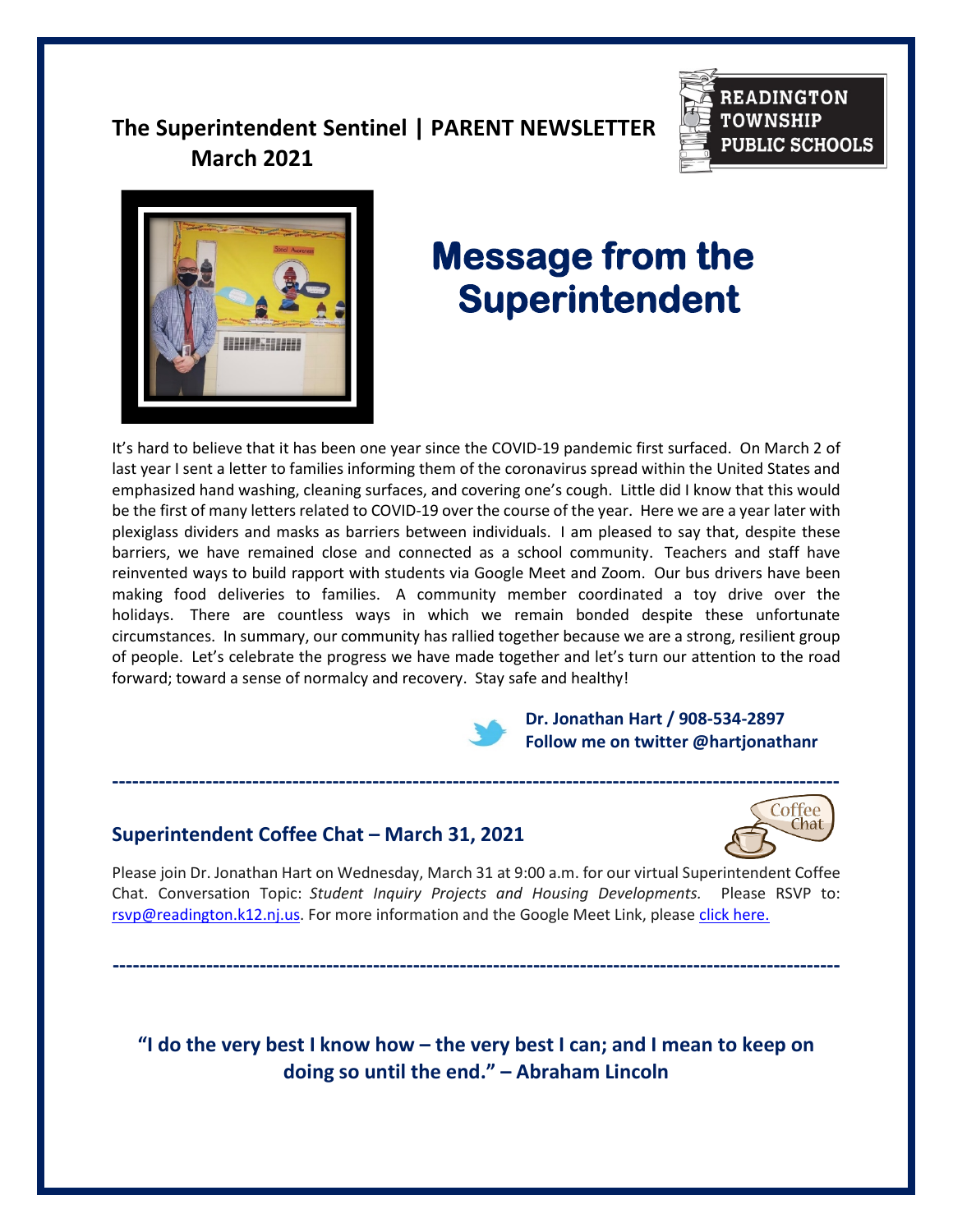## **Our School District is Preparing for Enrollment Increases**

Dr. Jonathan Hart, Superintendent

At the February 9 Board of Education meeting I informed the Board and community of housing development plans that will impact our school enrollment. Along with the overall enrollment impact, our analyses indicate a need to redistrict is upon us. There are four (4) developments that have been constructed or are under construction. The Willows at Whitehouse Station is a 72-unit complex that was completed in 2020. This development provided our district with a baseline of student enrollment projections. The Ridge at Readington is under construction on Route 22 west in Whitehouse Station. This development will be a 254-unit complex. The Bramco/Interstate Ironworks development on Mullen Road may be completed in the year 2023-2024 and includes 192 housing units. Finally, the Diaz Property on Route 202 in Three Bridges is several years from completion but will house 80 housing units.

Our enrollment analysis projects well over 100 students enrolling in our district simply due to the housing development construction. While we have room to grow in our district, we are beginning to find that Whitehouse and Three Bridges enrollment is becoming increasingly disproportionate. We anticipate the disparity in enrollment to increase in the next several years.

The district has developed a five year redistricting implementation plan. The plan has been launched starting with next school year the 2021-2022 school year. The plan identifies certain residences on certain streets to be redistricted from Whitehouse School to Three Bridges School over the next five years starting with Kindergarten enrollees and new moveins. Simply put, families living on one of the streets listed below or families moving into Readington on the streets listed below will have their Kindergarten students or newly enrolled students attend Three Bridges.

| Arrowhead Road         | Groendyke Road            | Militia Road East      |
|------------------------|---------------------------|------------------------|
| <b>Blacksmith Road</b> | <b>Hamilton Road</b>      | Pine Bank Road         |
| Casper Berger Road     | <b>Heath Road</b>         | <b>Readington Road</b> |
| Cherry Court           | <b>Hillcrest Road</b>     | <b>Rebel Road</b>      |
| Cole Road              | <b>Holland Brook Road</b> | Roosevelt Road         |
| Conover Road           | Indian Run                | Smith Road             |
| <b>Dalley Street</b>   | Jennings Lane             | Sutphen Lane           |
| Distillery Road        | Kinney's Sawmill Road     | Swackhamer Road        |
| <b>Erskine Road</b>    | Militia Road              | Van Pelt Drive         |

If you are interested in gathering more information, pleas[e click here](https://www.readington.k12.nj.us/cms/lib/NJ01000244/Centricity/Domain/46/Readington%20Township%20Housing%20Development%20Presentation%20-%20Feb%209%202021%20BOE%20Meeting.pdf) to review the presentation discussed at the February 9 Board of Education meeting. If you believe you may be impacted by the redistricting plan you can also attend an information session with the Superintendent on April 12, 2021 at 6:00 p.m. via Google Meeting at the following link:

> **Meeting ID [meet.google.com/oed-ajuo-oyv](https://meet.google.com/oed-ajuo-oyv?hs=122&authuser=0) Phone Numbers (US[\)+1 402-526-0462](tel:%E2%80%AA+1%20402-526-0462%E2%80%AC) PIN: 969 398 172#**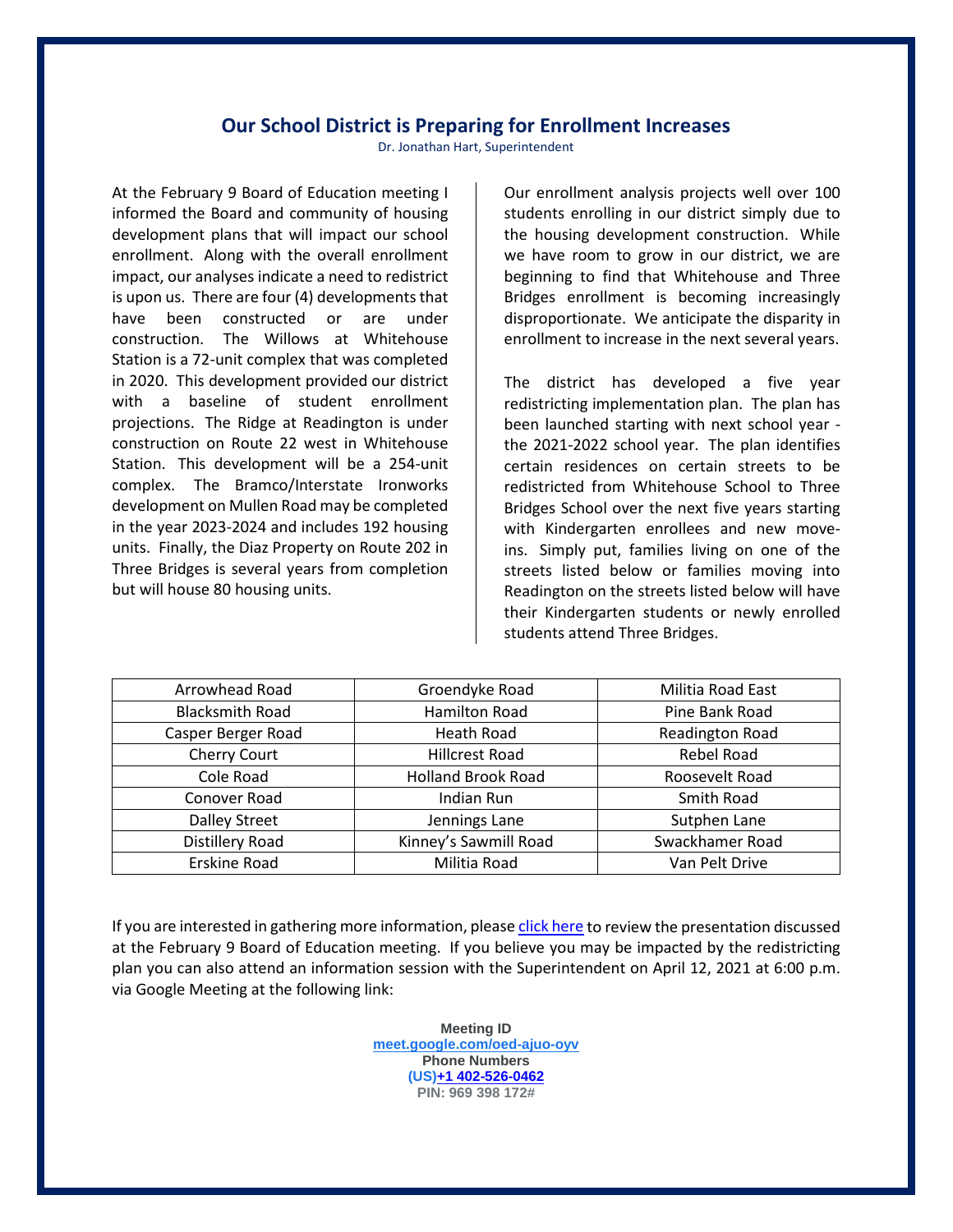

# **Curriculum Corner How Digital Detox Can Benefit Your Child**

Dr. Stacey Brown, Supervisor of Humanities, Ms. Sarah Pauch, Supervisor of Math, Science & Technology, and Ms. Sherry Krial, Supervisor of Professional Development/Tech+

Technology is unavoidable and everywhere. As it continues to emerge and screens are a part of everyday life, families are faced with how much time to allow kids to play on electronic devices. Even the American Academy of Pediatrics acknowledges that two hours of screen time per day is difficult to enforce. This is especially true when kids have smartphones and use devices for schoolwork and to read books.

Families now need to ask the question if screen time has taken over their lives. Are kids buried in their devices, or does family time consist of sitting in the same room staring at smartphones? If families recognize that unhealthy habits developed, then a digital detox could help.

There are signs that a child could use a break and digital detox.

- Do you get into power struggles over electronics? If so, then a break could help them become more compliant.
- Does your child depend on technology for entertainment? Does your child play video games for hours on end or watch hours of TV each day?
- Does your family watch TV while eating dinner or text from the other room instead of talking faceto-face?
- Do family members sleep with smartphones near the bad or ignore each other to use social media?

If you answered "yes" to any of the above, then you may want to try a digital detox to help break the bad habits, help your kids become more compliant, and allow them to explore other interests.

Studies have linked screen time and a variety of behavior problems in children. Aggressive media could contribute to aggressive behavior in children. Screen time late into the night can cause sleep deprivation which can lead to impulsive behavior and reduced emotional regulation. Parents also report that technology may get in the way of responsibilities, such as chores, or start arguments with siblings over who turn it is to play video games first or use a device.

Children can also face social problems due to too much screen time because they have difficulty recognizing other people's emotions and trouble communicating face-to-face can lead to increased conflict. A study at UCLA found that "face-to-face time is essential for children's social skills. Unplugging for short periods of time can help children better understand nonverbal cues." When children are able to recognize other people's feelings, they can adjust their behavior accordingly.

Studies have also shown that playing outside benefits children and can reduce behavior problems. These studies show green spaces—playing in the grass or around trees—improves attention span and reduces stress. Other studies have linked outdoor play to improved problem-solving skills, creative thinking, and safety skills.

Are you ready for a digital detox for your family? Making conscious decisions to unplug for periods of time can break some bad habits and develop new habits. It can boost a child's mood and increase their motivation to get their work done.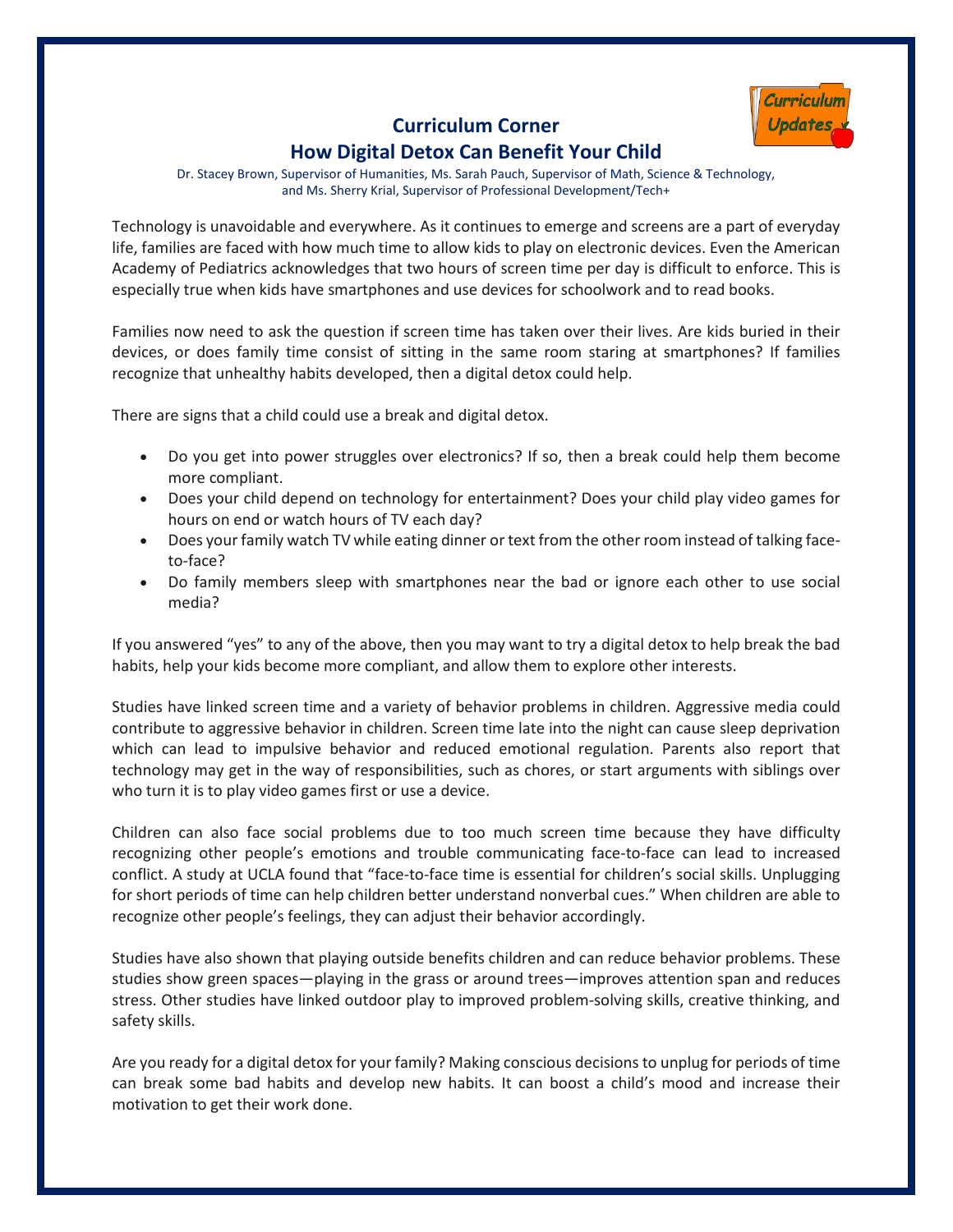Below are some strategies for creating a digital detox:

- *A monthly digital-free day - Perhaps the first Saturday of every month means no screens, or the*  last Sunday of the month is a quiet family day. Commit to spending quality time together without *using electronics for one day every month.*
- *A week-long break from electronics - A camping trip, a vacation in the mountains, or a week in a remote cabin could get everyone away from the electronics. Stepping away from technology could renew everyone's appreciation for simple activities, like board games or playing catch.*
- *An electronics-free weekend - If you can't afford a vacation—or you have a job that makes unplugging for a week seem like an impossibility—consider a digital detox on a smaller scale. Consider making a plan to unplug a few weekends each year.*

Finally, no matter what you decide to do to lessen the digital impact, make sure that you are modeling the same behavior with kids to make it more effective.

If you would like to read the full article, click here: [https://www.verywellfamily.com/digital-detox-to](https://www.verywellfamily.com/digital-detox-to-solve-kids-behavior-problems-4087711)[solve-kids-behavior-problems-4087711](https://www.verywellfamily.com/digital-detox-to-solve-kids-behavior-problems-4087711)

**------------------------------------------------------------------------------------------------------------**

## **Summer Enrichment**

Ms. Sherry Krial, Supervisor of Professional Development/Tech+ Ms. Colleen Ogden, Summer Enrichment Coordinator

The district is proud to offer a revised program this summer. Workshops will be offered in Arts & Crafts, STEM and Baking Creations! For incoming 6th graders only, there will be a "Welcome to RMS" orientation course offered at the middle school. Each workshop is 2.5 hours (morning and/or afternoon) and will last either 3 or 5 days per week.

For many years, outstanding Readington faculty and staff have offered a broad range of short courses for students in the township. These courses have always received very positive feedback from participating students and their parents. In response to recent feedback from the community, the district has redesigned the program to offer its same valuable instruction with a schedule that is more conducive to families' needs.

Summer Enrichment courses will be held at a district school, **July 26 - 30, 2021** from 9:00 AM - 12:00 PM and **August 2 - 6, 2021** from 9:00 AM - 2:30 PM. Pre-registration is now open and a place will be held in the program, though no payment is due. The formal registration will

follow and run until May 1st. Registration is filled on a first come first served basis, with preregistered students getting priority. All Readington students entering grades 1 - 6 are welcome.

Students can expect to engage in a large variety of activities based upon their chosen topic. Kitchen Creations includes cooking and baking favorite recipes as well as dessert decorating and fun non-bake treats and snacks. STEM courses can include Legos, Escape Room type problem solving, hands-on science experiments and coding. Arts & Crafts spans well beyond popsicle sticks and yarn! Students work on a variety of projects including various medium from paper to 3D items. All district safety precautions will be implemented.

The district prides itself on the value services it provides its community. Please join the Enrichment staff this summer to explore, play and learn. The Enrichment staff is eager to host the wonderful children in the district for creative and thoughtful projects and activities. For more information, pleas[e click here.](https://sites.google.com/readington.k12.nj.us/summer-enrichment/home)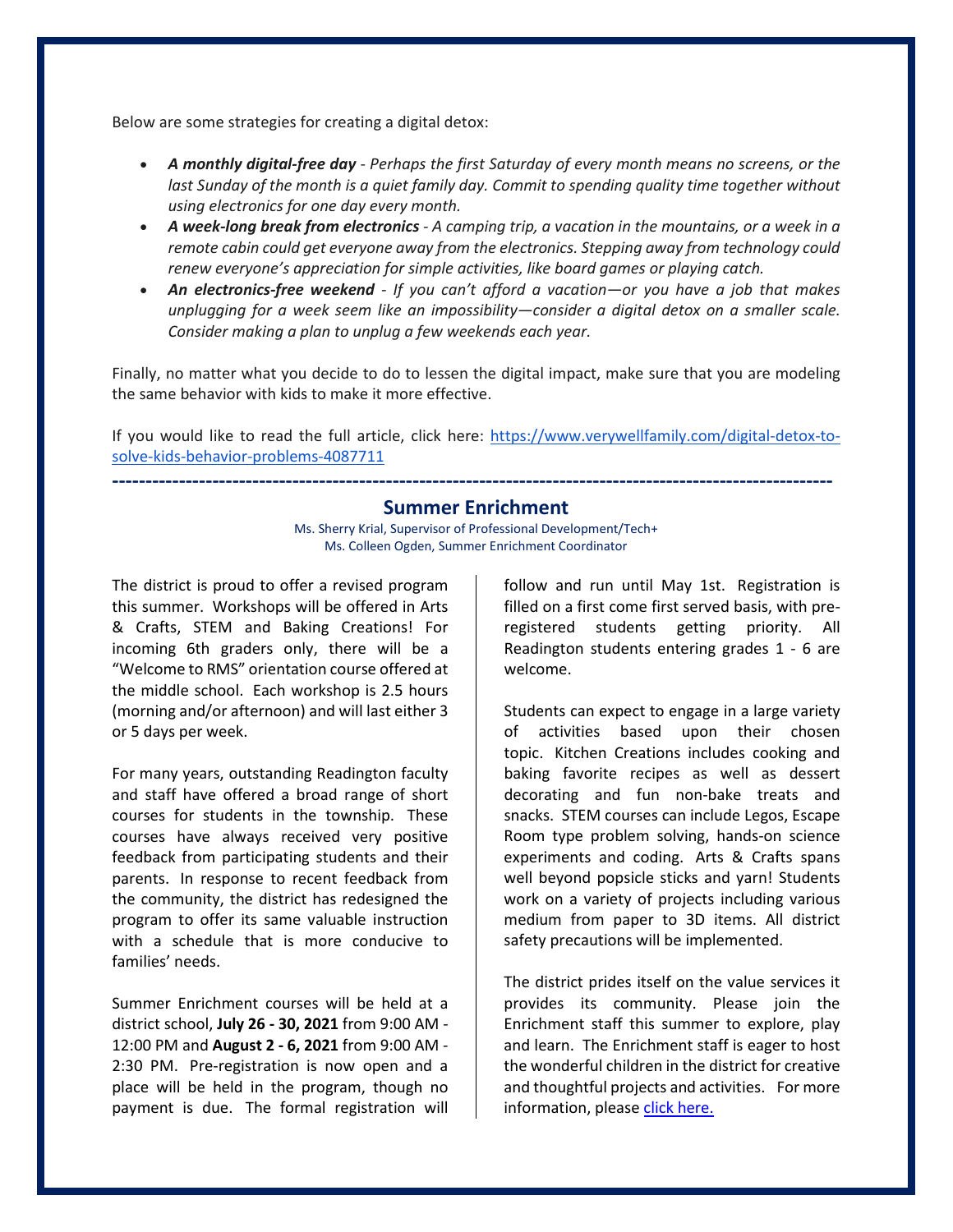## **Tech-Tip Clever (Single Sign-On)**

Mr. James Belske, District Technology Coordinator [jbelske@readington.k12.nj.us](mailto:jbelske@readington.k12.nj.us) or 908-386-2502



Our district utilizes the Clever single sign-on platform. Clever provides easy, secure access to digital learning resources. With automated rostering, single sign-on and seamless integrations, Clever is an important resource for our students and teachers.

Click [HERE](https://sites.google.com/readington.k12.nj.us/i-ready-via-clever/home) to learn more about how to access our school curriculum systems utilizing the Clever platform.

**-----------------------------------------------------------------------------------------------------------**

## **My Kid is Not Motivated, Now What?**

As shared by Screenagers **Ideas to help our kids around motivational issues**

#### 1. **Behavioral Activation**

Behavioral activation is about getting help to a person to do small actions towards a goal or engage in things they used to like to do. From there, the hope is that the experiences will elicit some positive emotions. While doing these things, the person is reminded to try and be aware of the moments they do get some pleasure or feel good afterward, knowing you have achieved the goal.

#### **2. Don't give up on the dance**

Parenting is such a challenging dance of when to push our kids and when not to. So thinking back to the parent who said, "I am definitely not going to do that again. In the future, if she doesn't want to go, I won't make her." I talked with her about how I can relate because this was the same with our daughter. I told her about the many ways we learned to compromise with our daughter to get her to come hike with us, such as choosing shorter routes. She still would do some groaning, but there were smiles along the trail as well. It paid off. Tessa eventually joined her high school's outdoor club and even went on to help to run it. For some things saying you won't make them do it anymore makes sense, but other times, making compromises and finding different ways to stay on the dance floor with them, will pay off.

### **3. Admit when you stepped on their toes**

I am thinking about a mistake I made regarding trying to get Tessa interested in something she didn't want to do. I always told my kids how I wished my high school had had a debate team and thought all kids should participate at least once in a debate club or team. (Such cool communication skills to be learned, in my humble opinion). When Tessa was in high school, they had such a club. I was, of course, super eager to have her consider getting involved. She went one time but missed the next couple of meetings. I was biting at the chomps; I really wanted her to do this. I kept telling her that she needed to give it more of a chance. At one point, I even called the organizer of the club, thinking I might get some little bit of info that could entice her. My calling the club was the final straw. Tessa announced that now there was no way she would go. I felt bad about calling and how pushy I was and told Tessa that I was really sorry. From there on out, I started working harder not to overstep my bounds. The dance is never easy and never foolproof, that is for sure.

Please [click here](https://www.screenagersmovie.com/tech-talk-tuesdays/my-kids-not-motivated-now-what) to view the full article and additional tips from Screenagers.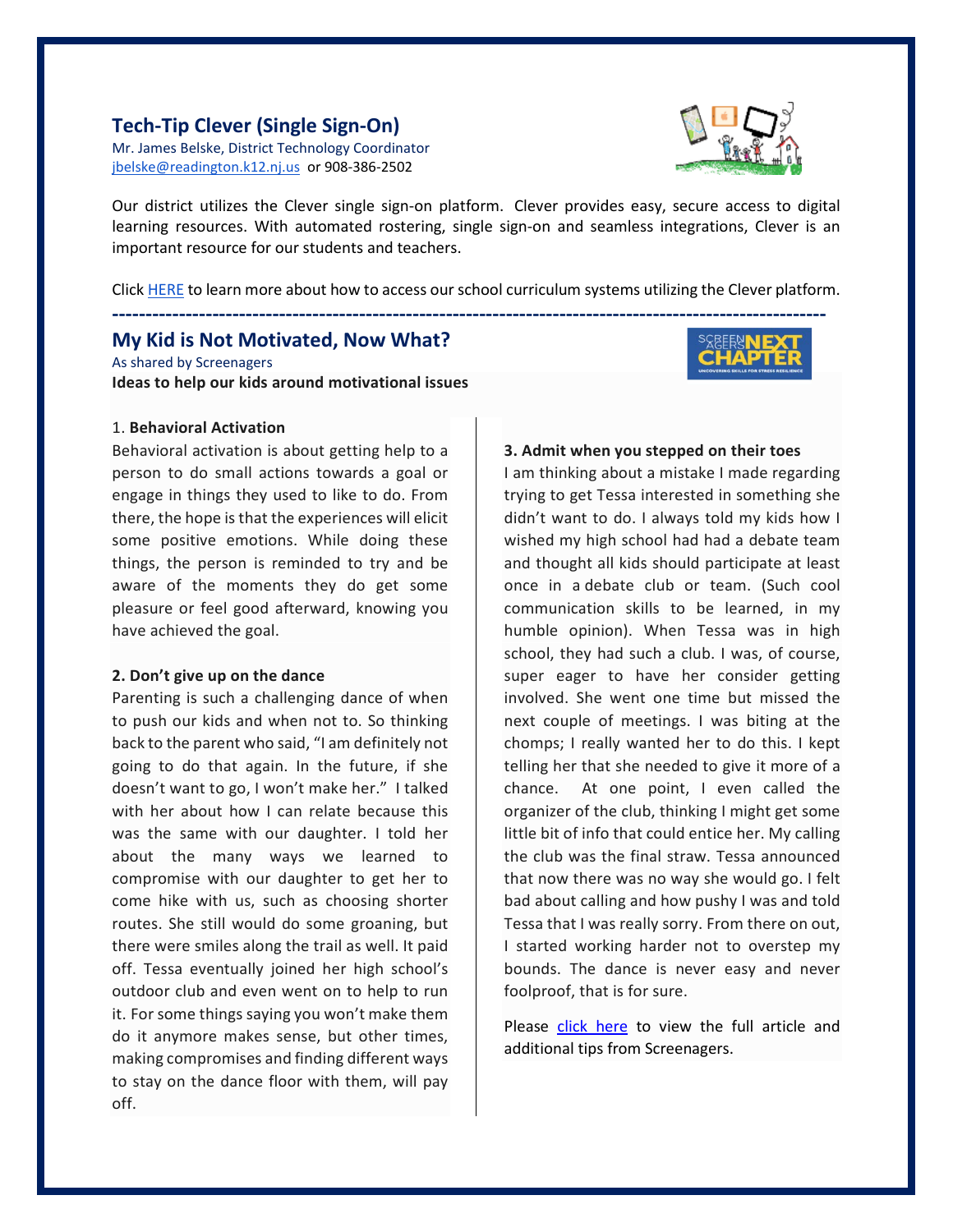## **HIB Parent Video and Information Resource**

Mr. Anthony Tumolo, Supervisor of SEL and Special Projects/District Anti-Bullying Coordinator



Harassment, Intimidation, and Bullying (HIB) is a law mandated by the state under the New Jersey Anti-Bullying Bill of Rights. The Readington School District follows a specific board approved policy to investigate and follow through with any and all potential HIB incidents regardless of the findings. A strict investigation and timeline is carried out by our Anti-Bullying Specialists under the guidance of their School Principals. The Anti-Bullying Coordinator is responsible for overseeing the investigation, providing support as needed, and for making sure restorative practices are implemented appropriately to educate all students involved in the incident to guarantee that all students feel supported and safe in school. The Anti-Bullying Coordinator, along with the Superintendent then reports all HIB investigations to the Board of Education in a closed session.

Providing education to the staff, students and parents/guardians in the community about the district's HIB policy is a critical necessity and responsibility that the Readington HIB team takes very seriously. The Anti-Bullying Bill of Rights has a specific definition for determining if an incident is considered HIB. The reason for this is because there is a clear difference between conflict and bullying. To help explain this, the

Counseling Department determined that parent education surrounding the Anti-Bullying Bill of Rights and how the state distinguishes between conflict and bullying, would be the focus for this school year. To address this, the team assembled together to create an educational training video and information resource document for parents informing them on this very important topic.

This year, the district is lucky to have two School Counseling Interns who spear-headed this project under the supervision of their mentors, Mrs. Barbara Pauley, Holland Brook School Counselor and Mrs. Christine Crielly, Readington Middle School Counselor. The video was finalized and shared with the District SEL Supervisor. Once approved, it was posted on the district webpage under the Harassment, Intimidation, and Bullying Policy Tab. It can also be found on each of the school counselor's websites throughout the district. Access to the HIB video and informational resource document can be found by clicking [HERE.](https://www.readington.k12.nj.us/site/Default.aspx?PageID=355) These resources will also be shared out through Genesis and building newsletters. If you have any further questions regarding HIB and/or the Anti-Bullying Bill of Rights please feel free to contact your building principal, school counselor, or the Anti-Bullying Coordinator.

## **Parent SEL Event – March 24, 2021**



Please join us on Wednesday, March 24, 2021, from 6:00 p.m. to 7:00 p.m. for our third virtual Parent SEL Event. Conversation topic: Relationship Skills. For more information and the Google Meet link, please click [here.](https://www.readington.k12.nj.us/Page/7063)

> **"Find the good. It's all around you. Find it, showcase it, and you'll start believing in it." – Jesse Owens**

**-----------------------------------------------------------------------------------------------------------**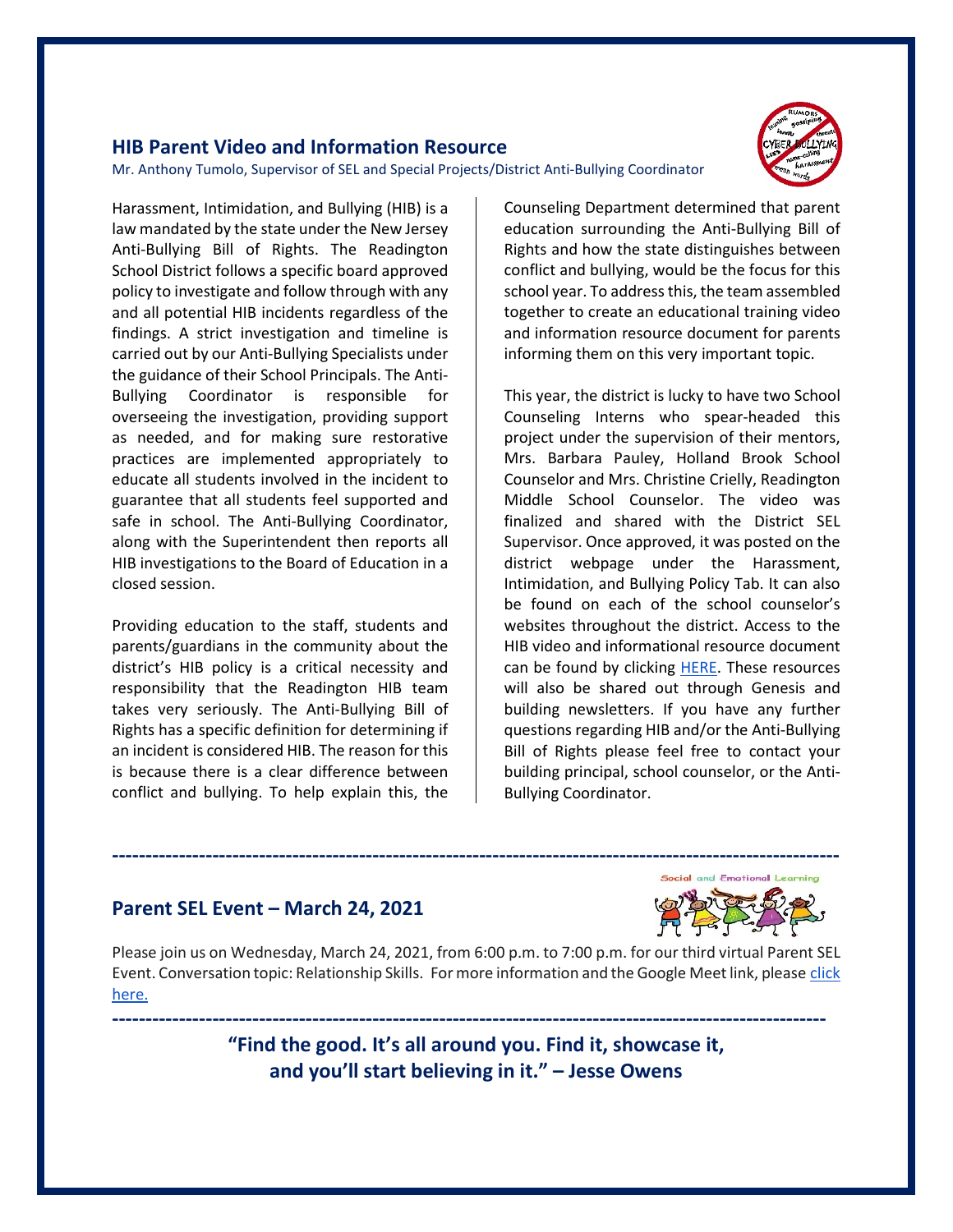## **Building Spotlight: Three Bridges School**

Mrs. Kristen Higgins, Principal

Three Bridges School celebrates Read Across America the first week of March every year. This year, the pandemic did not squash our celebration. The books chosen this week were not only from Dr. Seuss. We introduced some books with characters from diverse backgrounds and experiences. Each day in the week, the school shared celebratory books and activities.

On Monday, the school shared our national patriotism by reading *The Scrambled States of America.* The staff and students wore red, white, and blue; read books; and sang along with the bouncing words about our 50 states.

On Tuesday, *Green Eggs and Ham* was shared by all. Students and teachers spent part of the day with Sam as he verbalized his dislike for green eggs and ham. The school community wore green and giggled and wondered why Sam would have to eat green eggs. The students also learned about how to handle being offered food that is different than what they usually eat.

On Wednesday, Three Bridges School participated in a district-wide Hat Day. The students at TBS heard Mrs. Higgins read, *Tiara's Hat Parade* by Kelly Starling Lyons, as they donned their favorite or silliest hats. This book introduced the children to the skilled occupation of a milliner, a person who makes hats, while they explored the effects that a large corporate



store can have on a small shop. This story had a happy ending as the citizens realized what they had with their small, private shop.

On Thursday, *Fox in Socks* visited the children through the iconic book. The school was abuzz with excitement as we all shared our silly socks. This is a traditional Read Across America activity that all enjoy!

Friday wrapped up a fun week! We focused on the book, *Your Name is a Song* by Jamilah Thompkins-Bigelow. This book uses poetry and beautiful illustrations to share the unique qualities of people's names. This book takes the time to celebrate how our names reflect our heritage and family experiences. We shared our school spirit by wearing our school shirts and colors.

Reading is such a wonderful gift you can give your children. Please remember that the time you spend reading to your child sets him or her up for reading success in life and creates lasting memories of a wonderful time spent with parent and child.

To peruse an interesting article about reading with your child, click [here.](https://www.readingrockets.org/article/reading-your-child) Looking for more elementary reading material? Please visit TBS [Library Virtual Reading Rooms.](https://sites.google.com/readington.k12.nj.us/tbslibrarymediacenter/virtual-reading-rooms?authuser=0)

*"You're never too old, too wacky, too wild, to pick up a book and read to a child." "You can find magic wherever you look. Sit back and relax, all you need is a book." "Reading can take you places you have never been before." – Dr. Seuss*

**------------------------------------------------------------------------------------------------------------**

**------------------------------------------------------------------------------------------------------------**